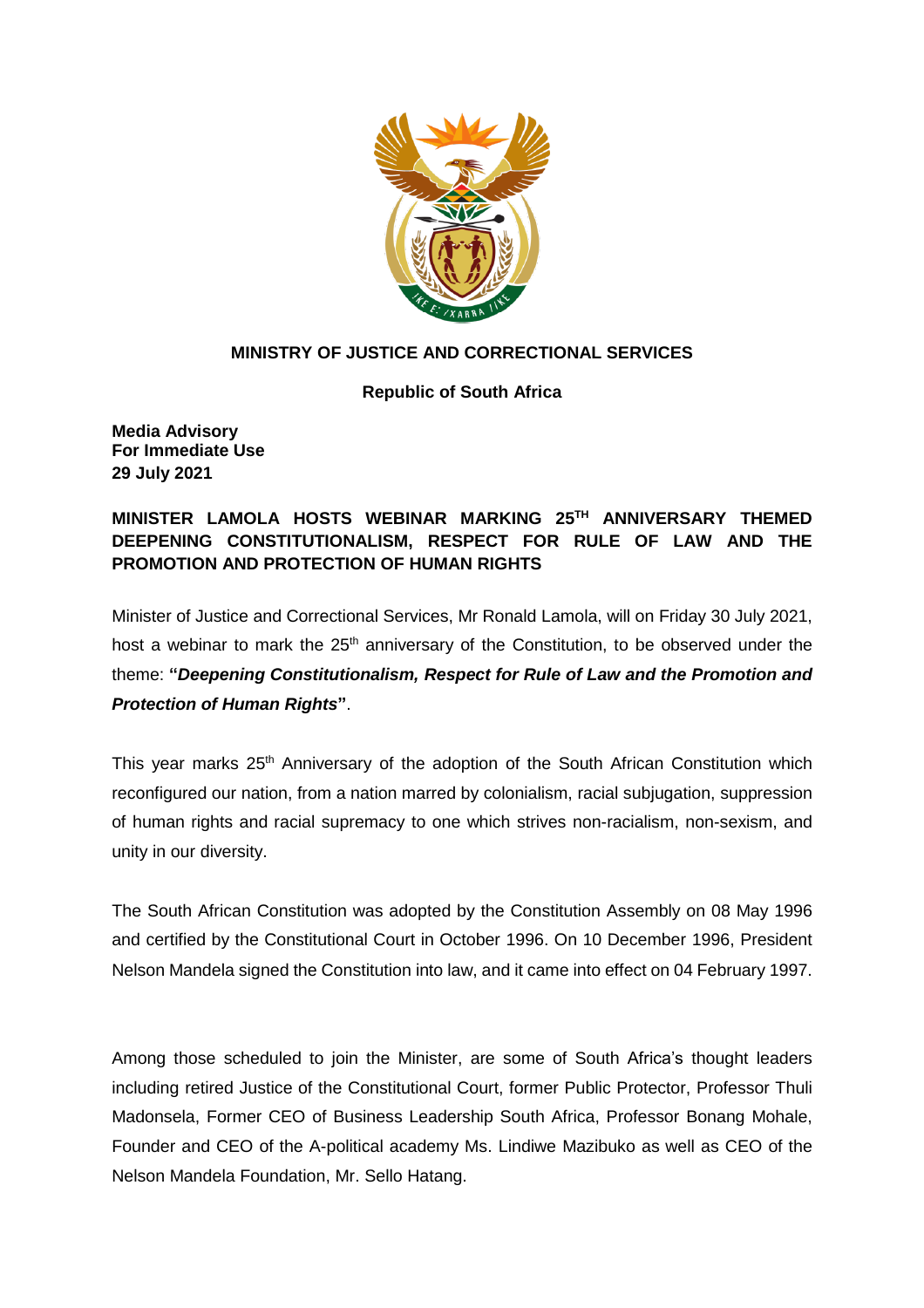As the Country enters this interesting epoch in the history of our constitutional democracy, the need for mobilising all sectors of society to reflect and engage on the meaning of constitutionalism is critical.

The webinar will afford South Africans from all walks of life a valuable opportunity to engage in a dialogue on how the constitution can be a catalyst to address deeply embedded socioeconomic inequalities and address intolerances that manifest themselves in society. It further presents an opportunity for participants to reflect and discuss on how South Africans can further strengthen their hard-fought democracy while ensuring the human rights they enjoy are protected and balanced.

Lauded globally, the South African Constitution is the cornerstone of the country's democratic values and an instrument for development and transformation.

## **The webinar will be hosted as follows:**

| Date                      | : 30 July 2021 |
|---------------------------|----------------|
| Log in time               | : 08h45        |
| Webinar Commencement time | : 09h00        |

Register in advance for this webinar:

[https://gcis.zoom.us/webinar/register/WN\\_obgp8krJQc2o4GpG8fGoeg](https://gcis.zoom.us/webinar/register/WN_obgp8krJQc2o4GpG8fGoeg)

Webinar ID: 953 4497 1676

Webinar Passcode: 259075

Media RSVP

Sechaba Mphahlele **083 290 9959**

**For media enquiries:**